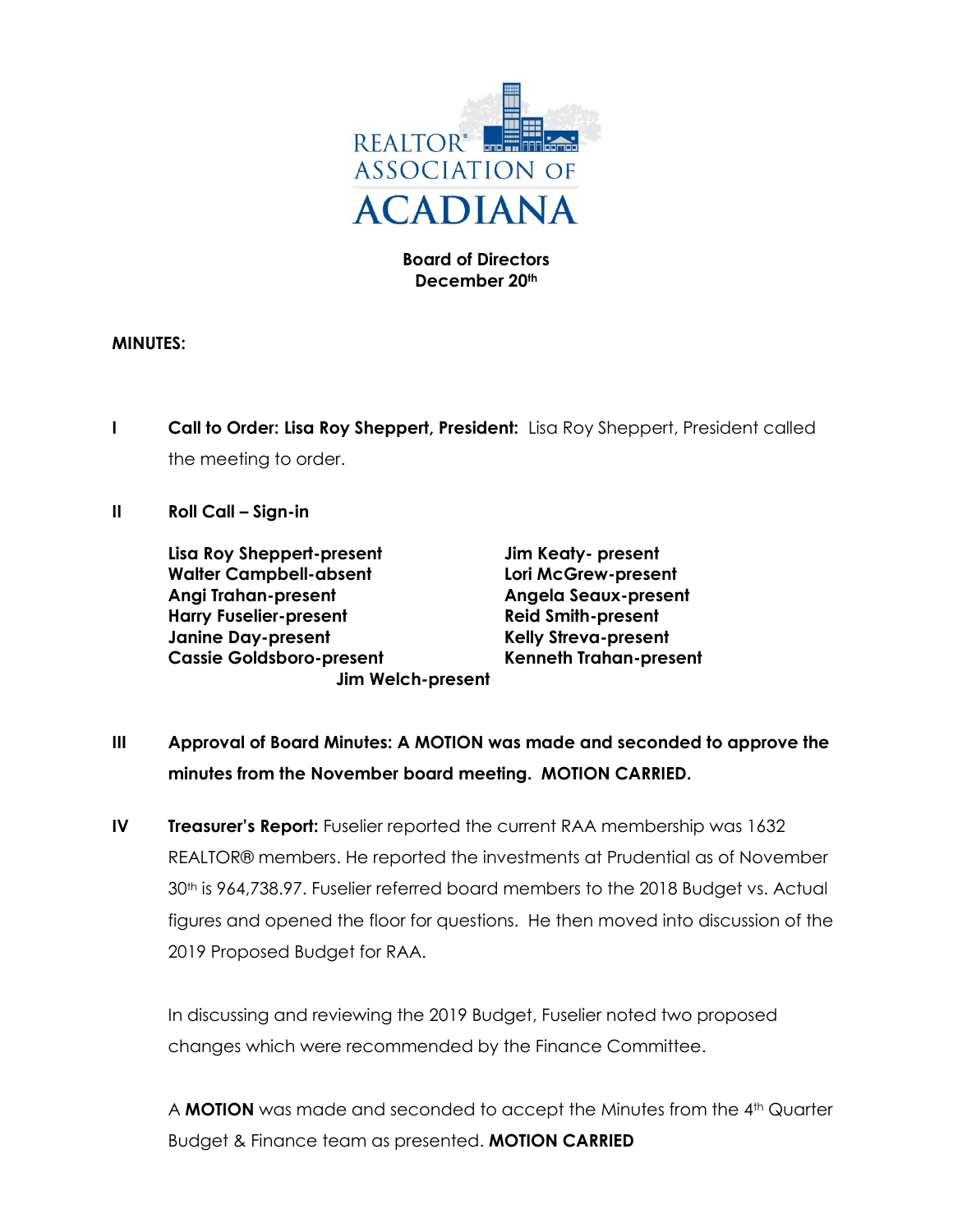A **MOTION** was made and seconded to increase line item 4110 to \$3500. **MOTION CARRIED**

A **MOTION** was made and seconded at accept the 2019 Budget with the motioned adjustments. **MOTION CARRIED**

## **V President's Report:**

**1. MLS Strategic** Plan: Sheppert referred board members to the revised 2019 Strategic Plan.

A **MOTION** was made and seconded to approve the 2019 Strategic Plan as presented. **MOTION CARRIED**

**2. 2019 By- Law Committee to discuss MLS Committee Composition**: The board discussed its consideration of possible changes to the RAA By-Law's as it pertains to the composition of the MLS committee under Article XVIII. The board authorized the 2019 President, Walter Campbell to form a Task Force to review Article XVIII for possible revisions. The Task Force would be limited in scope to only review Article XVIII Multiple Listing.

**3. 2019 Dues Collection Update:** Sheppert reviewed with the board the current statistics on 2019 Dues renewals as well as semi-annual service fee billings.

**4. COE/ MLS Requirements:** Sheppert reviewed with the board the current statistics on members meeting the COE requirement from NAR as well as the MLS study course mandated by RAA.

**5. Louisiana REALTORS® Learning to Lead Conference:** Sheppert refered board members to the upcoming Louisiana REALTORS® Learning to Lead schedule. Sheppert announced the Executive Committee in an effort to encourage 2019 board members to attend the conference was asking for approval to reimburse 2019 board members who were willing to attend a leadership session on trust and credibility lead by Adorna Carrol be given a monetary reimbursement for the LR lunch on Wednesday which kicks off Louisiana REALTORS® 100 years of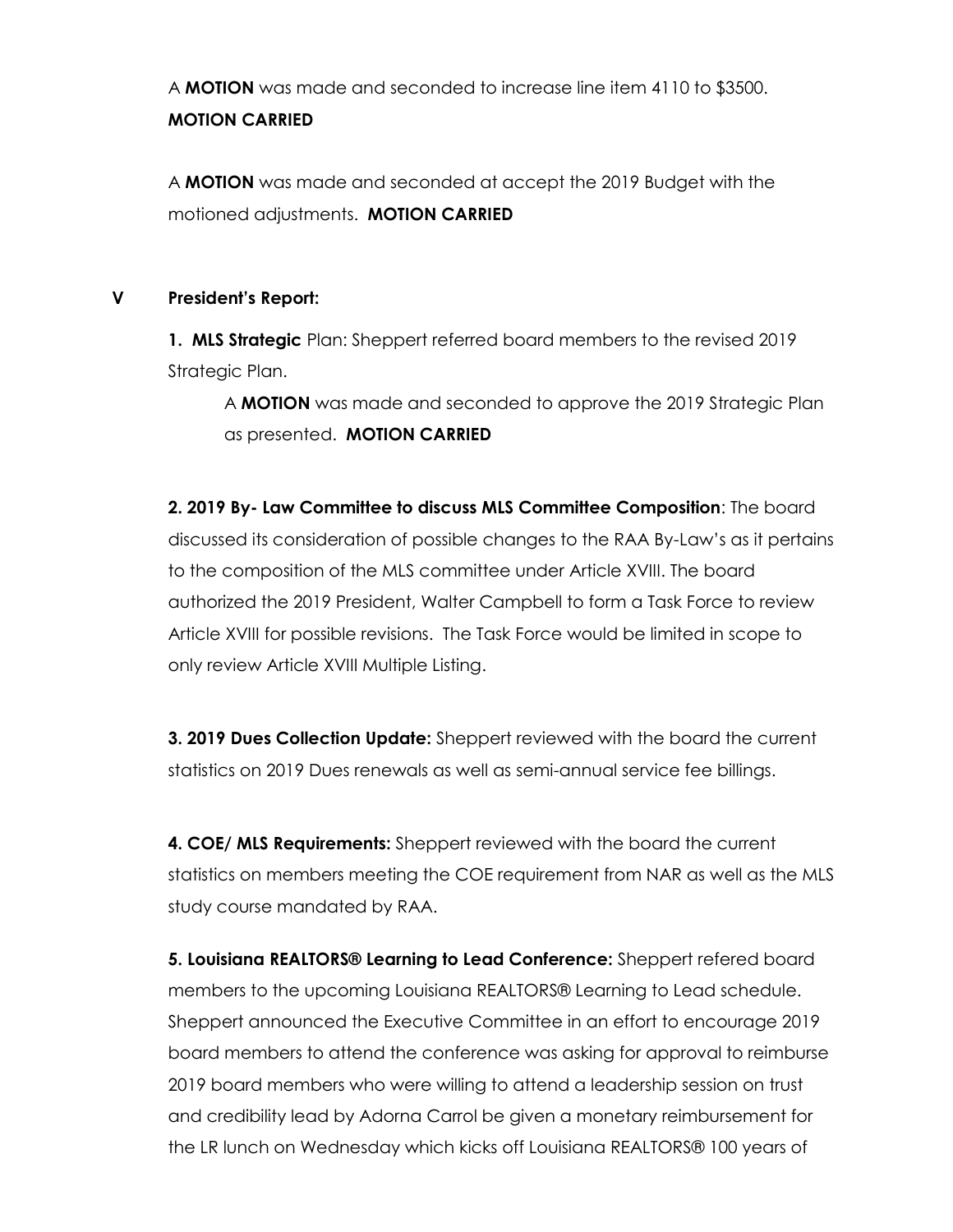service, a LARPAC event Wednesday evening and one-night stay at the conference hotel, the Golden Nugget.

**A MOTION** was made and seconded to approve the reimbursement of expenses for 2019 RAA board members for the stipulated items recommended by the Executive Committee for the Learning to LEAD conference. **MOTION CARRIED**

**6. Board Calls to New Members:** It was suggested that in an effort to launch RAA 2.0 which is outlined in the 2019 Strategic Plan that the board consider adopting a policy whereby they will make personal phone calls to every new REALTOR® member. This concept was discussed by the board.

**A MOTION** was made and seconded for the board to make monthly calls to all new members who join RAA in 2019**. MOTION CARRIED**

## **VI Committee Reports:**

1. MLS: Jim Keaty reviewed the MLS Minutes from December. **A MOTION was made and seconded to approve the minutes as presented. MOTION CARRIED**

2. Events: Sheppert reviewed the minutes from the Events meeting. **A MOTION was made and seconded to approve the minutes as presented. MOTION CARRIED**

**VII CEO Report:** The CEO provided a verbal report on her office's workload for the month.

**A MOTION** was made and seconded to enter into Executive Session allowing RAA board attorney, Mike Barras, the RAA CEO, Susan Holliday, and 2019 RAA Board members Christie House and Ken Simeral to remain. **MOTION CARRIED**

**A MOTION** was made and seconded to end Executive Session**. MOTION CARRIED**

**VIII Upcoming Events: Sheppert reviewed with the board members the scheduled upcoming RAA events.** 

1. **Annual Awards Luncheon:** Friday, January 25<sup>th</sup> at 11:30am at Petroleum Club

**HONORING:**